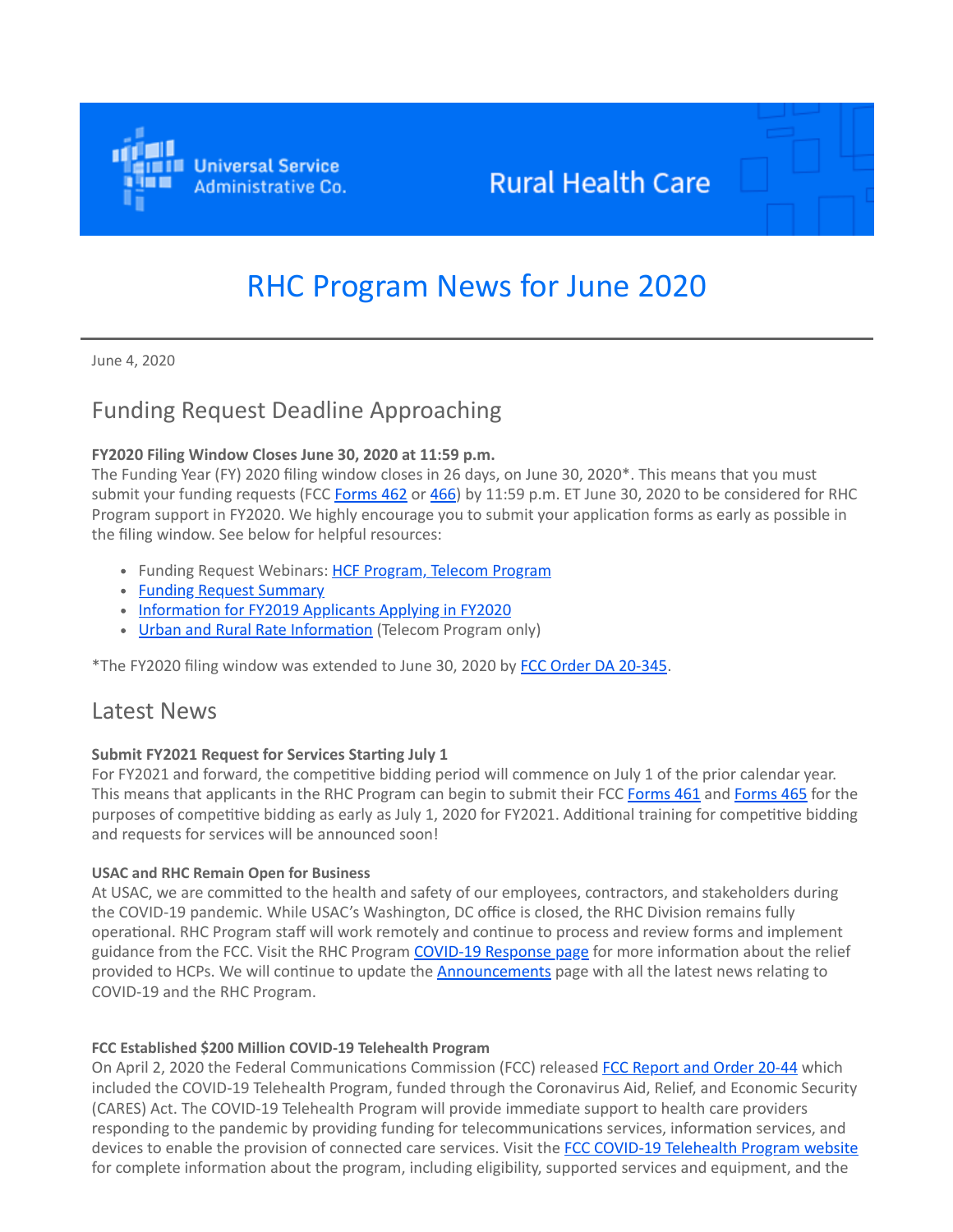application process. Please note that the COVID-19 Telehealth Program is **limited to nonprofit and public eligible health care providers**. The FCC began accepting applications for the program on April 13, 2020 and [continues to review and approve applications on a rolling basis. Interested new applicants must submit an](https://click.outreach.usac.org/?qs=3432a3f43d7946923fea4b1d0a3a9d154fe26142b8367ff776340f684dd1fbbeea266abfb7a4b6fe5ff62f998113daab28284b281aa4d248) FCC Form 460 through USAC to be eligible for the program. RHC Program participants with an existing approved FCC Form 460 or 465 are already eligible and can submit applications directly to the FCC.

#### **FCC Introduced \$100 Million Connected Care Pilot Program**

Also included in Report and Order FCC 20-44 were final rules for a new Connected Care Pilot Program which will provide up to \$100 million of support from the Universal Service Fund (USF) to help defray health care providers' costs of providing connected care services and to help assess how the USF can be used in the longterm to support telehealth. The Pilot Program will provide funding for selected pilot projects to cover 85% of the eligible costs of broadband connectivity, network equipment, and information services necessary to provide connected care services to the intended patient population. Additional details regarding the Connected Care Pilot Program, including application information, will be made available soon.

#### **FY2019 Funding Requests Continue Without Proration**

[FCC Order 20-30](https://click.outreach.usac.org/?qs=3432a3f43d7946920ec4fb02d62bf92206175ddfe6bc20f634d937000065bc305bbb48c958d049c0daf1a115c48b18b87f86e07787c53e6b), issued March 13, 2020, directed USAC to carry forward additional unused funds from prior years to fully fund all eligible RHC Program funding requests filed during the FY2019 filing window. The Order also waived the funding cap on multi-year commitments and upfront payments. Without this Order, pro-rated reductions in FY2019 support for rural health care providers would be necessary. RHC is currently issuing decisions on FY2019 funding requests and will continue to do so on a rolling basis. RHC will communicate any updates via the email addresses the applicant has submitted in My Portal.

#### **New for FY2020**

Starting on February 1, for FY2020, several new rules adopted in [FCC Report and Order 19-78](https://click.outreach.usac.org/?qs=3432a3f43d794692b305c9c05da4c73576516d4ccdf601bec9b3c49c412993968b08d0b23ac99d600df04cec6099b478575bd96ff65e68ac) became effective, including: elimination of the grace period for the consortia majority rural rule, gift rule, elimination of limitation on support for satellite services, and revised and harmonized funding request certifications. [Read more](https://click.outreach.usac.org/?qs=3432a3f43d7946922284a17c932e6573546fc514b19350a0b3572da17fe4db93a1147808be95ae5c2a01b1bd8be7bb149da2edcb0613e23a) and download the [Report and Order 19-78 Tip Sheet](https://click.outreach.usac.org/?qs=3432a3f43d79469218fcdaa98a77f8f81c4c3290583a4d334ca35e50ead303997e7dadb83cb57bb3439f72e6cdcc481f657baa32102d3b5c).

## Important Reminders

#### **Information Requests- Deadline Extended**

On March 26, 2020 the FCC released [Order DA 20-345](https://click.outreach.usac.org/?qs=3432a3f43d79469299d6bd00af871b4878da35a5907003a2de77cbaec126d78a8f116421dddb0f0355329bdca4702cb4e936f21e2d3f0674), granting relief measures to RHC Program participants to help health care providers (HCPs) effectively respond to the COVID-19 pandemic. As part of this relief, the FCC waived the 14-day deadline for applicants to respond to Information Requests from USAC issued on or before September 30, 2020. Account holders have an additional 28 days, allowing a response time of 42 days. This waiver includes Information Requests related to funding requests, appeals and waivers, invoices, audits, and other documentation submitted by the applicant. Read a [summary](https://click.outreach.usac.org/?qs=3432a3f43d7946923df556333f462d7d36daf31e8fe79e75f0a30fef85677b5e1c4e2e95d9b316e09ecee2fa583f849f1dd38a9e4b20a4e7) of the relief brought on by the Order.

#### **FCC Form 460 Best Practice**

During the submission of an FCC Form 460 (HCF Eligibility and Registration Form), we recommend that applicants upload any supporting documentation necessary to validate form data to the "Supporting Documentation" section. This includes documentation that is relevant to the required fields of the FCC Form 460. Submitting supporting documentation helps to verify health care provider (HCP) eligibility thereby expediting the review process. A few examples include:

- Hospital licenses, with the address clearly posted, to verify a non-profit hospital
- A recent bill or lease, with the address clearly posted, to verify the HCP address provided on the FCC Form 460
- Public tax documents to verify the Non-Profit Tax ID (EIN)
- Health Resources and Services Administration (HRSA) accreditation to verify a community health center
- You can submit your FCC Form 460 at any time during the funding year. First time applying? We suggest you use this [step-by-step guide](https://click.outreach.usac.org/?qs=3432a3f43d794692fde7a7b018bf0034f08baf6204da3e3e06064c4a6f35300adca6218b9c2d23c5042627b7e71ebbcd59be7872b3bbd1ee) to check if your HCP site has previously registered with the RHC Program.